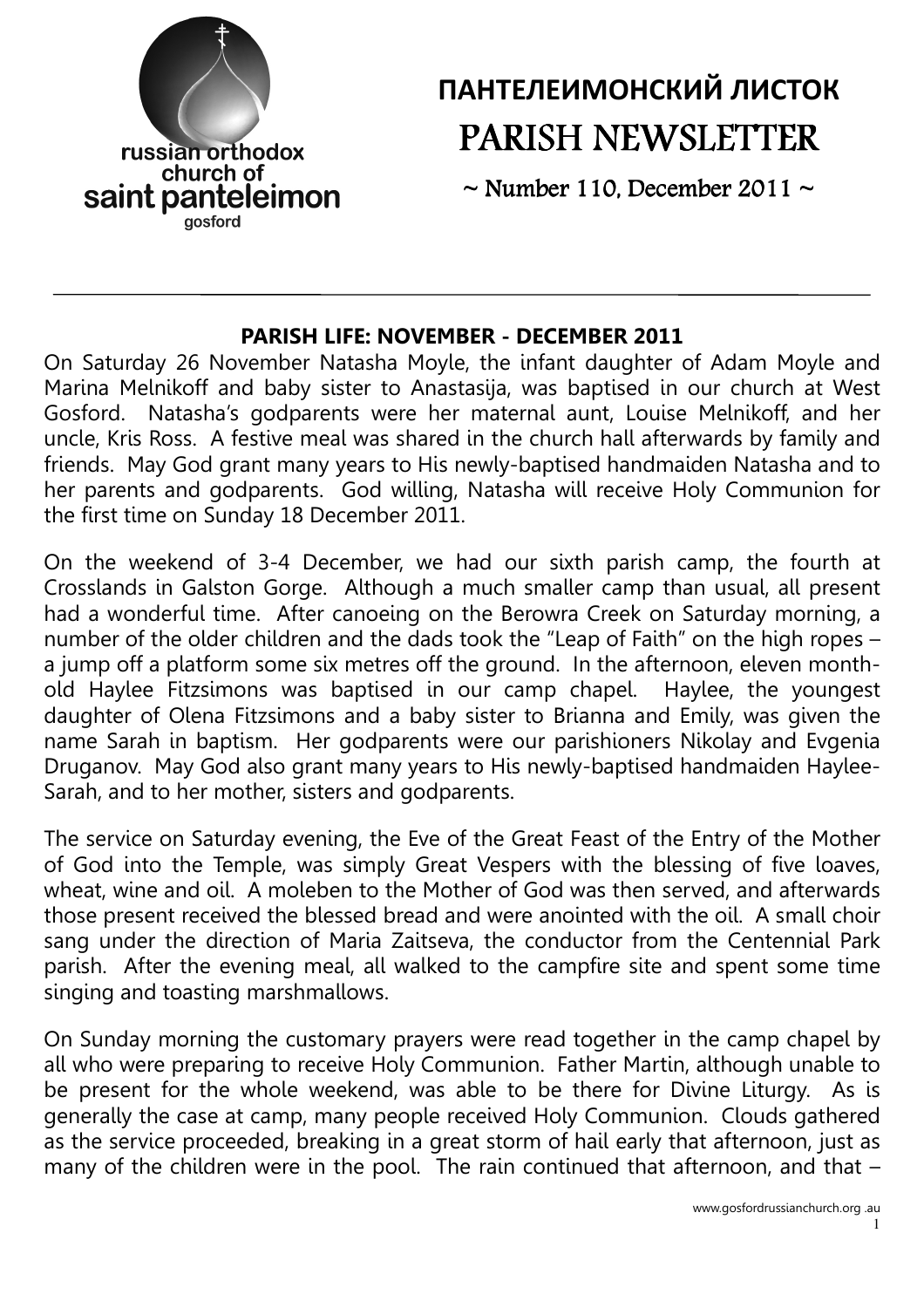together with Russian school commitments – saw most people leave, with just a few staying on until Monday.

On Tuesday 6 December and Wednesday 7 December we had services at church in honour of the Great Martyr Katherine, the heavenly protector of quite a number of our parishioners: Kate Marcotrigiano, Katya Lugovoy, Katya Rubbo, Katia Waters, Katya Yakimov, and Katie Carles. May God, through the prayers of Saint Katherine, bless each one of them!

On Thursday 15 December Father James received a hand-painted icon, ordered some time ago, of the Holy Martyr Irene, commemorated on 1 October. This Saint Irene is the heavenly-protector of our parishioner Irene Claydon, who reposed in the Lord in July 2010, and the icon was painted in her memory by well-known Sydney iconographer Dimitri Lihachov. It is expected that the icon will be blessed after Divine Liturgy on Sunday 18 December, our final service for 2011.

## PARISH LIFE: PARISH COUNCIL NEWS

The December meeting of our Parish Council was held on Tuesday 13 December. In a meeting lasting just over two hours, the Parish Council decided to increase to \$300.00 the disappointing \$87.00 collected in November for the ROCOR Fund for Assistance; discussed the payment of levies to support the Diocesan and Synodal authorities; and considered various matters relating to parish accounting.

Reports were given by Rick Golovin concerning building-related matters; by Paul Pereboeff in relation to the charitable work of the parish; by Father James in relation to the summer camp and various Diocesan and parish administrative matters; and by Paul Douriaguine – a clear and detailed report - in relation to child-safe and child-friendly organisations. This latter report followed on from Paul's attendance on behalf of the parish and the Hornsby Russian School at a seminar organised by the NSW Commission for Children and Young People. More information about steps being taken to ensure that our parish is child-safe and child-friendly will be forthcoming soon. Parish Council will now take something of a break, with the next meeting scheduled for 24 January 2012.

# PARISH LIFE: SERVICES IN JANUARY 2011

January will be a busy month! God willing, we will have the following services: Saturday  $31^{st}$  December - Matins at 6pm Sunday  $1<sup>st</sup>$  January (Holy Fathers) - Divine Liturgy at 9am Thursday 5<sup>th</sup> January - Matins at 6pm Friday 6<sup>th</sup> January (Eve of Nativity) - Divine Vespers with Liturgy of Saint Basil the Great at 9am Saturday 14th January – Matins at 6pm Sunday 15th January (Righteous Seraphim of Sarov) – Divine Liturgy at 9am Wednesday  $18^{th}$  January – All night vigil at 6pm Thursday  $19^{th}$  January (Theophany) – Divine Liturgy and Greater Blessing of Water at 9am Saturday  $28^{th}$  January – Matins at 6pm Sunday 29th January (Sunday of Zaccheus) – Divine Liturgy at 9am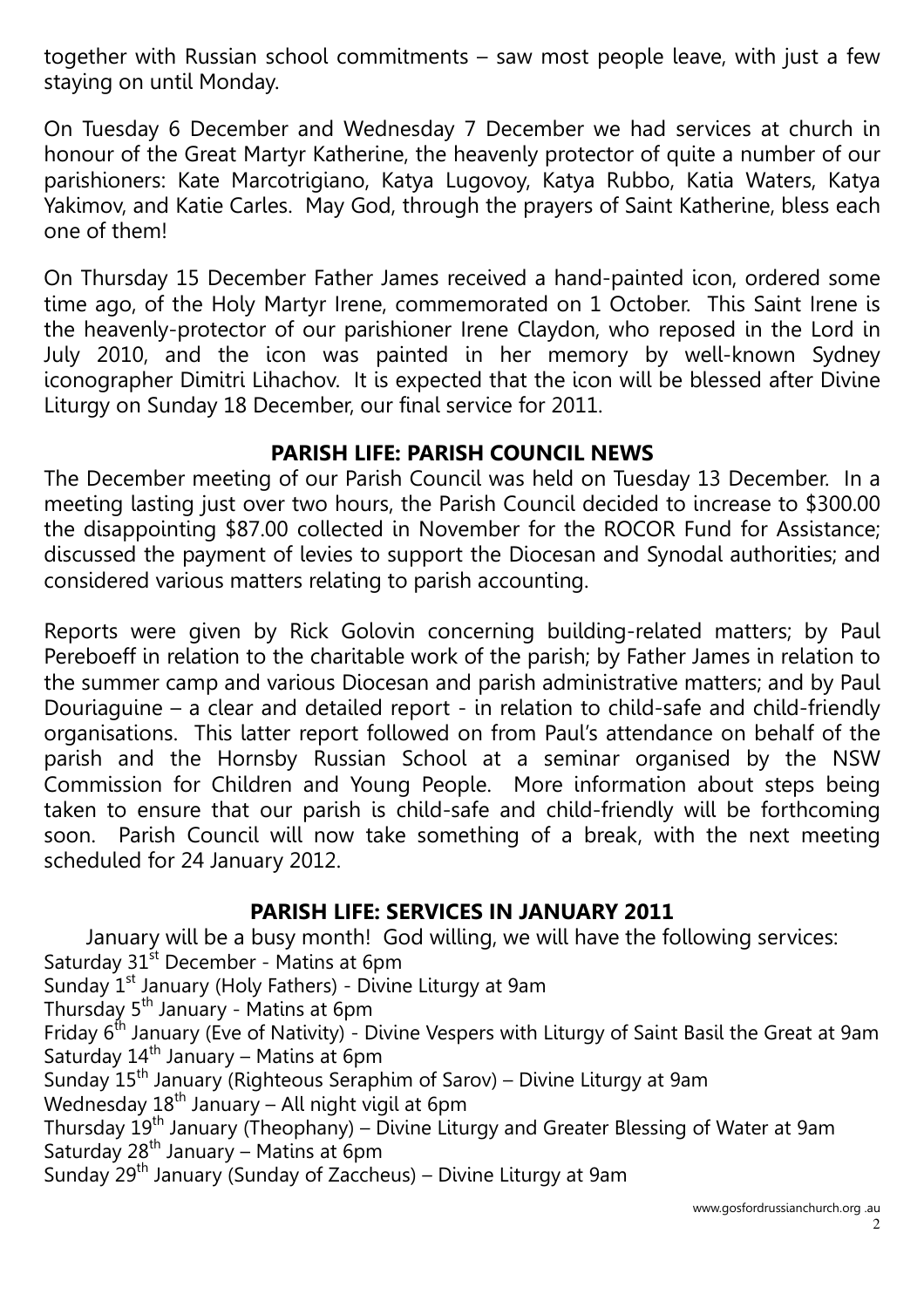Services for the Nativity of our Lord will be at Wallsend this year. All night vigil will commence at 6pm on Friday  $6<sup>th</sup>$  January, and Divine Liturgy will be at 9am on Saturday 7<sup>th</sup> January. There will be a lunch after church on Christmas Day at Wallsend for all who wish to attend. To assist with catering, anyone planning to stay for Christmas lunch at Wallsend should let Father James or the Head Sister, Anna Pavlovna Morhun (4963-1814), know.

To help parishioners and friends remember which days our regular services are on, a magnetic 2012 parish calendar has been prepared. It includes parish contact details and has the Sundays highlighted on which there will be services in our church. A calendar for each household is included with this issue of the newsletter. If you receive the newsletter by email only, please ask for a calendar at the candle desk.

# PARISH LIFE: PRE CHRISTMAS CLEAN UP – MONDAY 2 JANUARY 2011

Our usual pre-Christmas general clean-up day at church will be held on Monday 2 January, beginning at 9.00 am. This will be a major clean-up, with everything in the church and hall being thoroughly washed, scrubbed and polished in preparation for our Christmas Eve services on 5-6 January. All those who are able to spare a few hours are asked to attend. A list of tasks will be prepared to ensure that everyone has something to do. As is customary, a light Lenten lunch will be served afterwards for all those working.

### PARISH MEMBERSHIP

All parish members are now asked to renew their membership, and regular worshippers are invited to consider becoming members. Parish membership is something quite distinct from church attendance, or even participation in the sacramental life of the church. Membership makes it possible for a person to be involved in formal parish decision-making at various levels. A person cannot serve on the Parish Council, for example, without first becoming a parish member.

The rules governing parish membership are set out in the Normal Parish By-Laws or the "Нормальный Приходской Устав" ("the By-Laws") of the Russian Orthodox Church outside Russia (ROCOR). A person may become a member of a ROCOR parish if they are an Orthodox Christian, have reached the age of 18 years, pay the established membership dues, make their confession and take Holy Communion not less than once a year, and tend to the moral and economic welfare of the parish.

There is no obligation upon any person to become a parish member. A person might regularly attend one or more parishes in our Diocese and participate in the sacramental life of the church and yet feel no desire to seek formal parish membership. This is entirely a decision for each individual. There are certainly no adverse consequences for not seeking parish membership. Pastorally, no distinction is made between members and non-members.